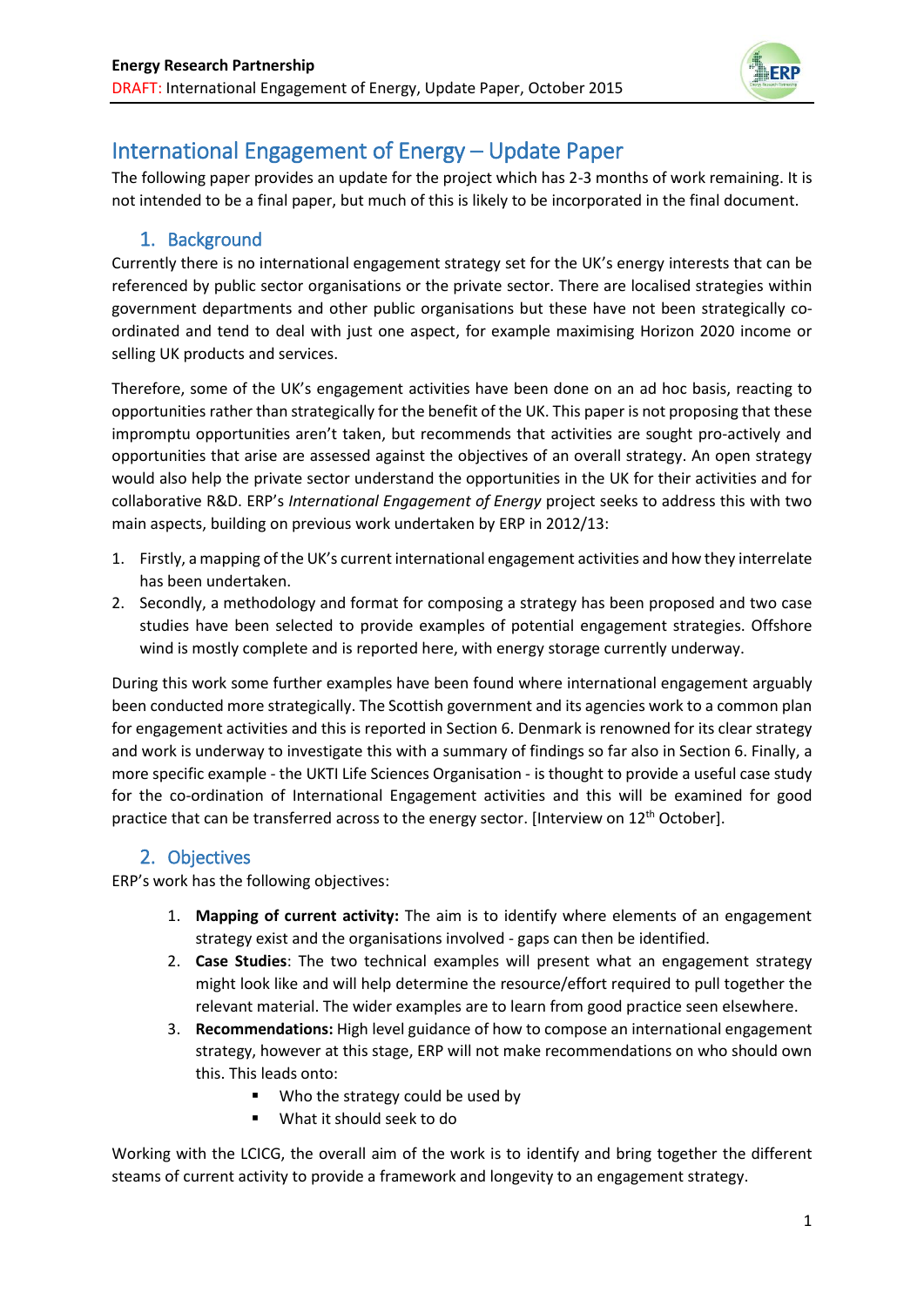

# 3. Mapping of current International Engagement Activity in the UK

A number of organisations are involved with International Engagement of Energy, and the following diagram highlights the UK's main current activities. The LCICG has also recognised that there is an issue with co-ordinating international engagement and has written a paper and set up a working group for many of the organisations involved to share their activities. The following is drawn mostly from discussions with the organisations themselves but is supplemented by public information and analysis in the LCICG paper.

Figure 1 below shows the positioning of most of the organisations reviewed on the innovation chain, and also illustrates ongoing initiatives across the globe.



**Figure 1: Mapping international engagement activities of key organisations**

# The Low Carbon Innovation & Coordination Group (LCICG)

As noted, in September 2015, LCICG **launched a working group on international collaboration opportunities**. Many interviewees expect that the group will develop a strategy and a co-ordination approach to the international engagement arena and also saw LCICG as the natural umbrella body for doing this.

The LCICG have also produced a discussion paper on the topic. The focus initially is to help members work together and share information to identify and access funding from EU and other international sources as opportunities arise. It sees the Horizon 2020 funding calls as an "attractive option for joint activity" with the aim of "attracting additional funding to the UK". Suggested objectives are to:

- Attract inward investment
- Develop centres of excellence
- Develop industrial or research clusters
- Develop supply chains addressing UK innovation needs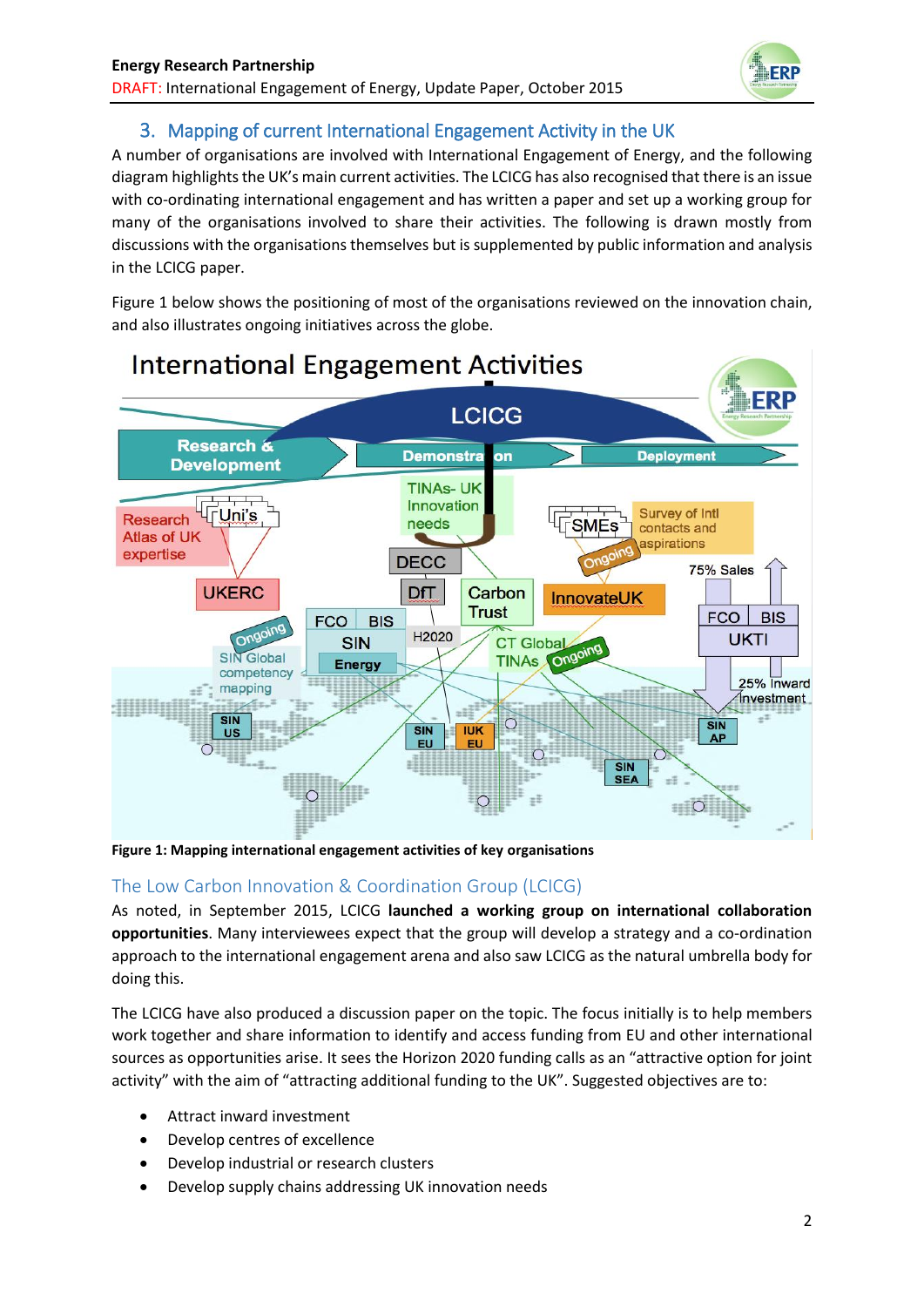

### • Support export opportunities

The work being undertaken by LCICG covers many of the ERPs objectives and is an important part of formulating an engagement strategy.

 **LCICG intend to review all technology areas and develop recommendations for any new international engagement** activities, plus identify opportunities that fit with the focus of UK National Programmes.

However,

- **LCICG is driven more by capturing opportunities than progressing developments in technology areas deemed as essential to the UK and**
- **Mainly focuses on Low Carbon Technologies, with the exception of Oil & Gas and Shale Gas, where it is interested in cost reduction and efficiency improvements.**
- **LCICIG is more of a think-tank than an implementation group.**

The LCICG's activities will therefore be a crucial input for an International Engagement of Energy strategy, and will make use of ERP's project output, but at this stage the organisation are not coordinating a high-level UK approach to engagement or acting as an owner for a strategy document.

### BIS

BIS provide indirect support for innovation via its funding for Innovate UK, ETI and the Research Councils, who then engage with international partners directly. BIS provides some co-ordination in the EU by being the policy lead for Horizon 2020. They also manage the Newton Fund – which aims to build science and innovation capacity in 15 developing countries.

### DECC

At a European level, DECC has been a strong supporter of the EU's Strategic Energy Technology (SET) Plan. DECC provides the UK's input to the SET Plan's Steering Group and chairs a 21 Member State Joint Actions Working group which develops collaboration opportunities between Member State National Programmes.

DECC is also the **focus of engagement with the EU's Horizon 2020** Energy Work Programme, providing the UK input to its Energy Programme Committee and Work Programme development. This engagement in key committees, in consultation with UK stakeholders has helped to shape the agenda towards UK interests and has been successful in securing an average of around 9% of the available budget for UK institutions over the last 9 years, rising to at least 15% (€77m) in 2015. DECC has UK Stakeholder Groups for bioenergy, solar, wind, CCS, smart cities, smart grids, ocean and a group on energy efficiency is in the process of being set-up to help encourage future successful engagement with EU energy related programmes and funding.

DECC Co-Chairs the LCICG's International Working Group with Innovate UK looking at EU and wider international low carbon energy innovation collaboration opportunities. In addition, DECC provides the current Chair to the International Energy Agency's Governing Board and one of the Vice-Chairs to its Committee on Energy Research and Technologies, which oversees the IEA's Energy Technology Network and its energy innovation and policy development activities.

### Science and Innovation Network (SIN)

SIN has about 90 people in 47 cities. Energy is the primary focus of 4 officers working out of the US, Sweden, South Korea and India. It falls under BIS and Foreign Commonwealth Office (FCO) but works across Whitehall. It works most closely with the Research Councils, UKERC, DECC and Innovate UK. In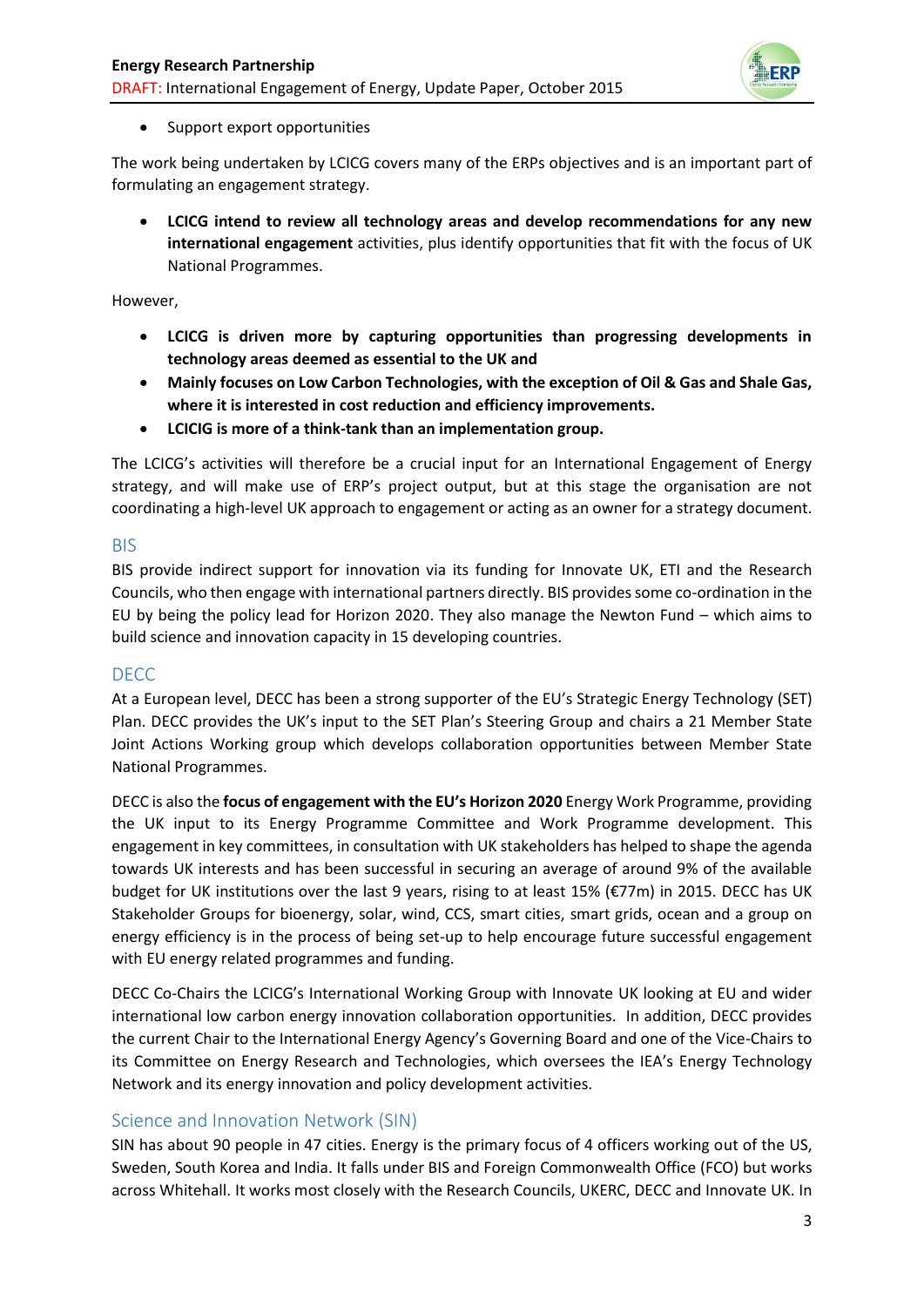

theory, SIN works across the innovation chain from research to policy; in practice its focus is on science and research with UKTI picking up the more market focussed end.

SIN's **Global Energy Programme** originally had a bottom-up approach but now increasingly has more of a top down approach. SIN is hosting a series of events on Energy Storage (France-Germany-Mexico), Bioenergy (Nordics) and Smart Grids (US). However others have said this demonstrates the need for a strategy as events were not necessarily held in the best places for the subject areas.

The organisation is also working with LCICG / Innovate UK and is using its regional experts to **map competencies** across the globe. It doesn't get much steer on what the UK's priorities are, but is hoping LCICG will provide even more of a top down focus. It would **welcome a document that laid out the strategy**, but wouldn't want restrictions as also want to continue working opportunistically.

SIN's most serious **concern is the longevity of funding**, e.g. the GEP programme only has funding for FY 2014/15.

### UKTI

UKTI has 108 people in many offices across the world - large countries have several offices (8 in US, 6 in China). Like SIN they are supported jointly by BIS and FCO, but unlike SIN their focus is on the market. 75% of their effort is on selling UK expertise, products and services, 25% on attracting inward investment. Their main recent areas of activity in energy have been in oil and gas, offshore wind, nuclear and waste. They help SMEs make contact and have a prioritised list of multinationals to engage with, including "account holders" and ministerial contact for most important.

They recognise need for better co-ordination and **would welcome a living strategy** but their most immediate need is for better handover between Innovate UK and UKTI. The former are helping innovators across the *'valley of death'*, the latter could link to markets overseas if insufficiently developed in the UK.

### Innovate UK

Innovate UK aims to help companies across the *valley of death* prior to commercialisation. It has an office in Brussels to help with EU engagement and is co-funding some activity within Europe and North America.

**The organisation has been at the forefront of the aforementioned LCICG** initiative, in partnership with DECC, to coordinate international engagement activities and is currently working to create more of a profile for these activities. It has recently led and undertaken a **survey focusing on SMEs,** asking what their current international engagement activities are and what useful contacts they would like to make. The survey covered the high value high growth countries and the Newton countries but still provided an opportunity to gather interest on EU countries.

Innovate UK also **worked with SIN to create a survey focussed on all SIN territories**. The survey offered the chance for respondents to name other areas of interest, or set up contact with UKTI to discuss their requirements. ERP and UKTI have had some involvement in setting the survey questions, and both questionnaire outputs will report back through the LCICG-DECC network.

### Carbon Trust

Carbon Trust collaborates with a range of partners on Horizon 2020 bids across a range of technology areas, as well as working on Offshore Wind and Marine Energy in China and Japan. It also is involved in activities in Brazil, Chile and Mexico.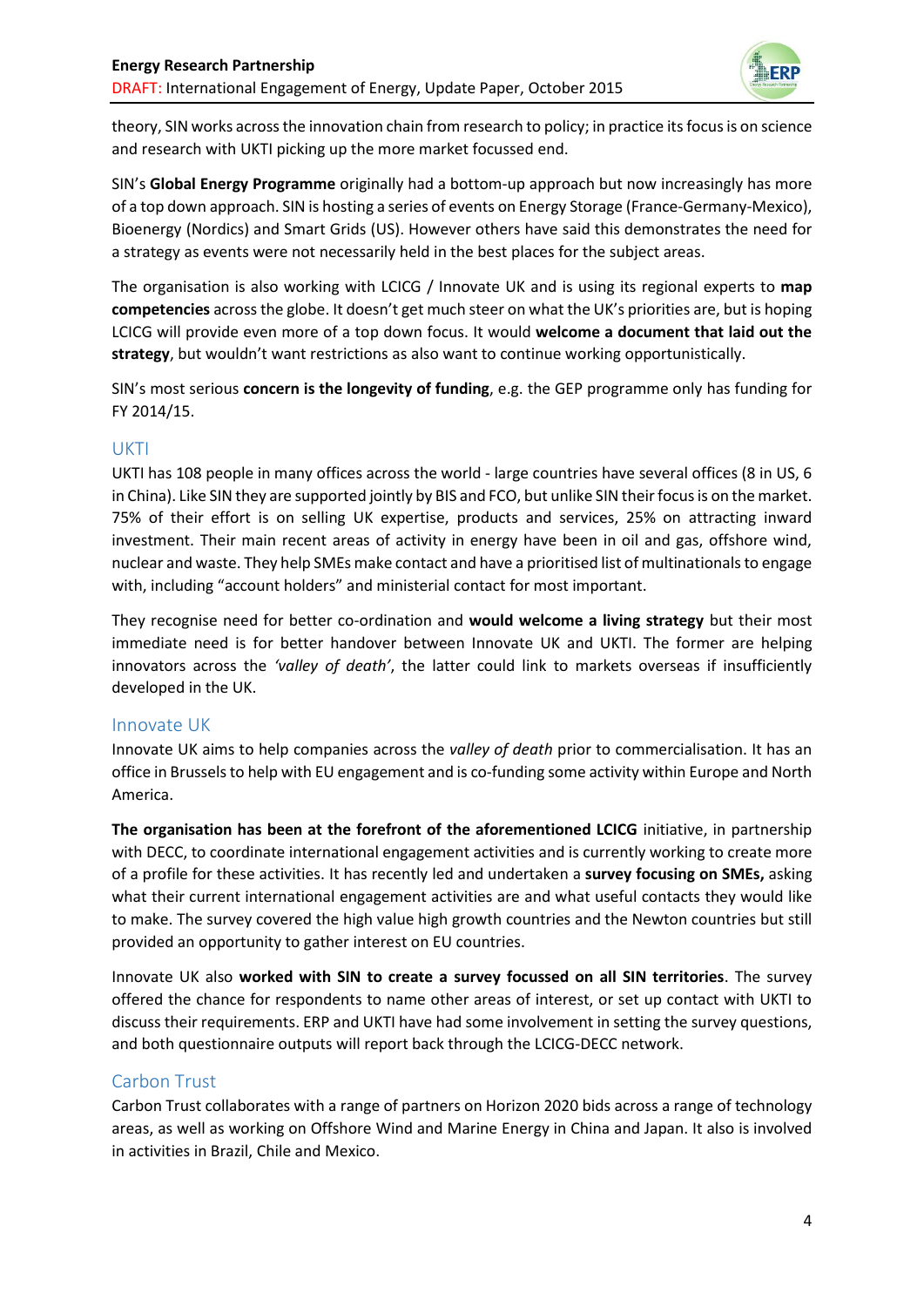

Carbon Trust, as part of the LCICG undertook the original Technology Innovation Needs Assessments (TINAs). They have now embarked upon a **Global TINA programme (soon to be renamed)** for the FCO, covering similar ground to the SIN competency mapping exercise but based on public databases of R&D spending. It will deliver an index rating of countries, for 20 technology groups x 4 segments of the value chain and the results will be presented at COP 21. A more theoretical piece will also seek to understand the role of collaboration and will produce broad recommendations.

### The Research Councils

The **UKERC Research Atlas** provides an up-to-date understanding of the UK energy research landscape, particularly in terms of activities, their location, inter-relationships, major achievements, and outputs. This will be a key input into an engagement strategy. The research councils help UK researchers participate in EU funding programmes and also have strong links with China India and the US, with emerging links to South Korea and Japan.

### Devolved Governments

Anecdotally although the UK doesn't have a coherent energy strategy, one OEM said the devolved administrations, especially Scotland, had a "clearer picture" which sometimes offered a better route to engage with the UK. Scotland's strategy is dealt with as a case study in section 6.

Wales focuses its smaller resource on a few key links, often with multinationals associated with its priorities (e.g. links with Hitachi/Japan which are important for nuclear and rail electrification, and EU funds important for tidal development). The Wales European Funding Office (WEFO) works to coordinate activities in Europe, attract investment and shape Welsh institutions to have a better impact. In many areas it works closely with DECC and through other UK institutions.

### **Others**

The activities of other organisations and departments (such as the Catapults and DfT) has yet to be captured here. This will come from the final phase of research and interviews.

### Summary

In summary, the LCICG are providing a good basis for the development of an IE Strategy, this will need to be developed further to address engagement on a more specific per-technology level and a longterm home is required to ensure its kept up to date. **Many interviewees noted that a strategy would be useful** for them so it could provide a backdrop to their own activities and help with co-ordination with other organisations. There was also a key message that the UK needed an overall "sense of what it was trying to achieve" with international engagement and where priorities lay between technologies and within each technology area. A clear domestic strategy is a prerequisite to develop an international strategy and some organisations felt this was currently lacking.

# 4. Developing an Engagement Strategy

The following are two processes that help to develop an overarching International Engagement strategy for energy.

The first process looks at where the UK needs technology to meet its overall objectives. The second looks at where the UK has expertise that could be used to help others meet their objectives, or be developed further through collaboration.

The former is not well developed, the latter is being tackled by LCICG. A complete strategy will combine the two, to inform planned activity and messages when engaging internationally or when prioritising which countries, companies and institutions to proactively engage with.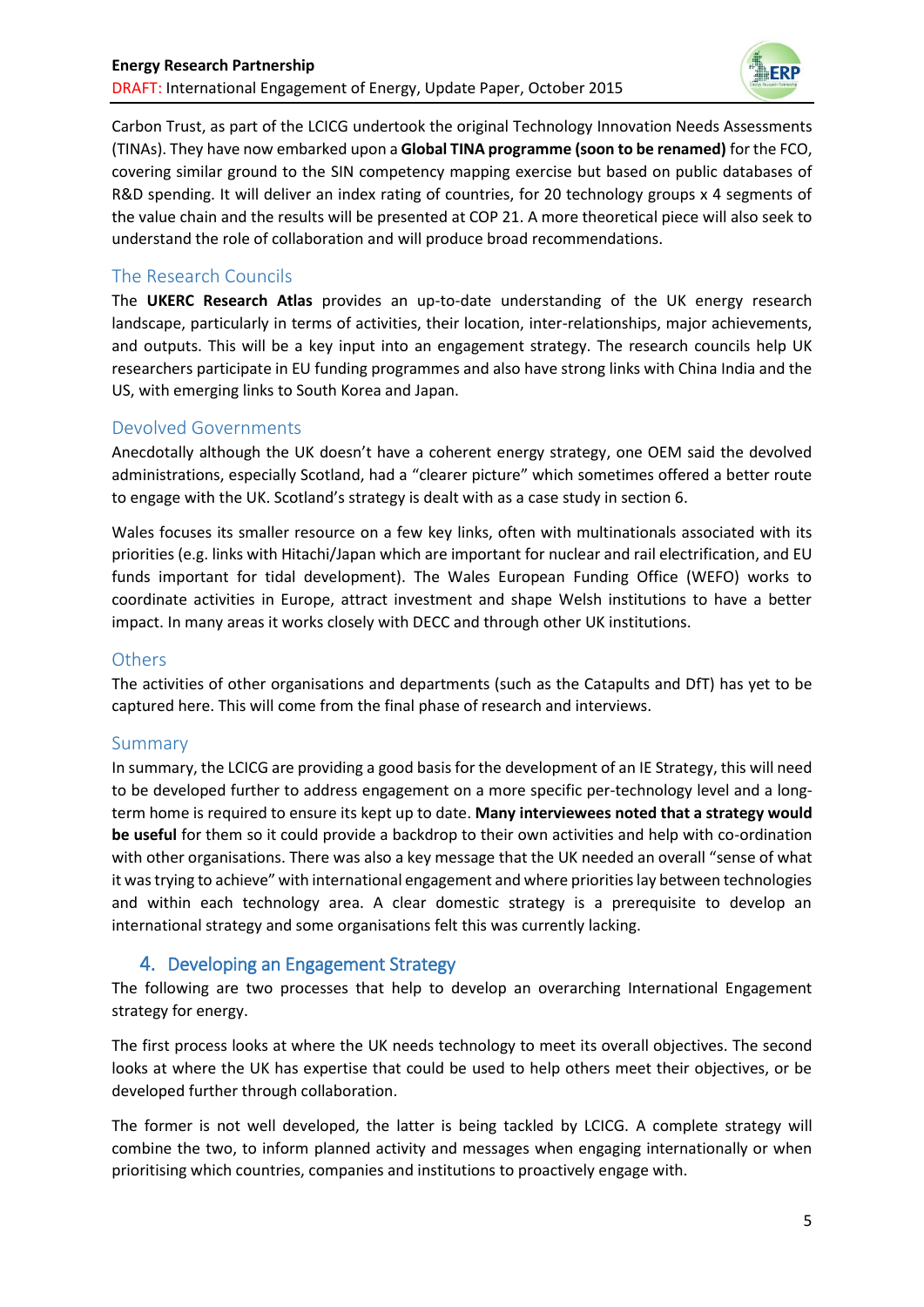

### **Process 1 (to meet UK energy objectives)**

- 1. Identify Energy priorities for the UK (for example maximising hydrocarbon recovery from the UKCS, minimising carbon emissions from generation or decarbonising heat)
- 2. Identify the key technologies and processes needed to achieve 1 (e.g. enhanced oil recovery [EOR], offshore wind [OSW], or small modular reactors [SMR])
- 3. For undeveloped technologies identify where progress needs to be made (e.g. handling CO2 on rigs for EOR, reducing cost of OSW foundations or safety systems for SMR)
- 4. For these sticking points identify centres of expertise in the UK
- 5. Also identify which countries, institutions or companies have expertise that UK needs to solve the problem.
- 6. Develop a programme of collaboration between 4 and 5.

### **Process 2 (to take advantage of UK expertise)**

- 1. Identify areas where UK is leading innovation (for example in fusion research or internal combustion engine development)
- 2. Identify which countries, institutions and companies could collaborate with or need that UK expertise
- 3. Identify sources of funding
- 4. Develop a programme of engagement to bid for funding, attract inward investment or form collaborative partnerships.

### 5. Case Studies

To assess the resource needed to shape a strategy and also to provide an example for discussion, ERP carried out a non-exhaustive pilot example using Offshore Wind, to present what an International Engagement Strategy document on a *per technology* basis could look like. **A pilot example relating to Energy Storage will also be provided post-October 2015.** For the sake of these pilot studies it is assumed that steps 1 and 2 in the first process of section 4 have already identified these as key technologies for the UK. The studies show what steps 3-5 might look like but do not go on to the final step of developing an engagement programme.

Following interviews with key organisations (including multinationals), it was felt that the pilot study should consider Offshore Wind at a fairly detailed *component level* to really capture the types of engagement opportunities available.

Table 1 below highlights (at a global level):

- Countries (and companies where known) with expertise in a certain component or sub-area
- The type of expertise they offer i.e. at which level of the innovation chain
- The status of engagement opportunities for the UK/Devolved Administrations e.g**. Learning Opportunities**, **Collaboration Opportunities**, or where the UK already has **Leadership status.**

It has been noted that the work of the [LCICG Offshore Wind TINA](http://www.carbontrust.com/media/168555/tina-offshore-wind-power-summary-report.pdf) provides an analysis of UK opportunities in terms of *value in business creation* and *benefit of UK public sector activity/investment*  at a component level also. It would therefore be valuable for the TINA work to feed into any final versions of International Engagement Strategies.

At present however, ERP's work differs from the TINAs in two ways: i) the pilot example here highlights opportunities at a more detailed component level and ii) (as stated above) the work identifies specific countries that are considered leaders in those areas. It is important to note that ERP's analysis is not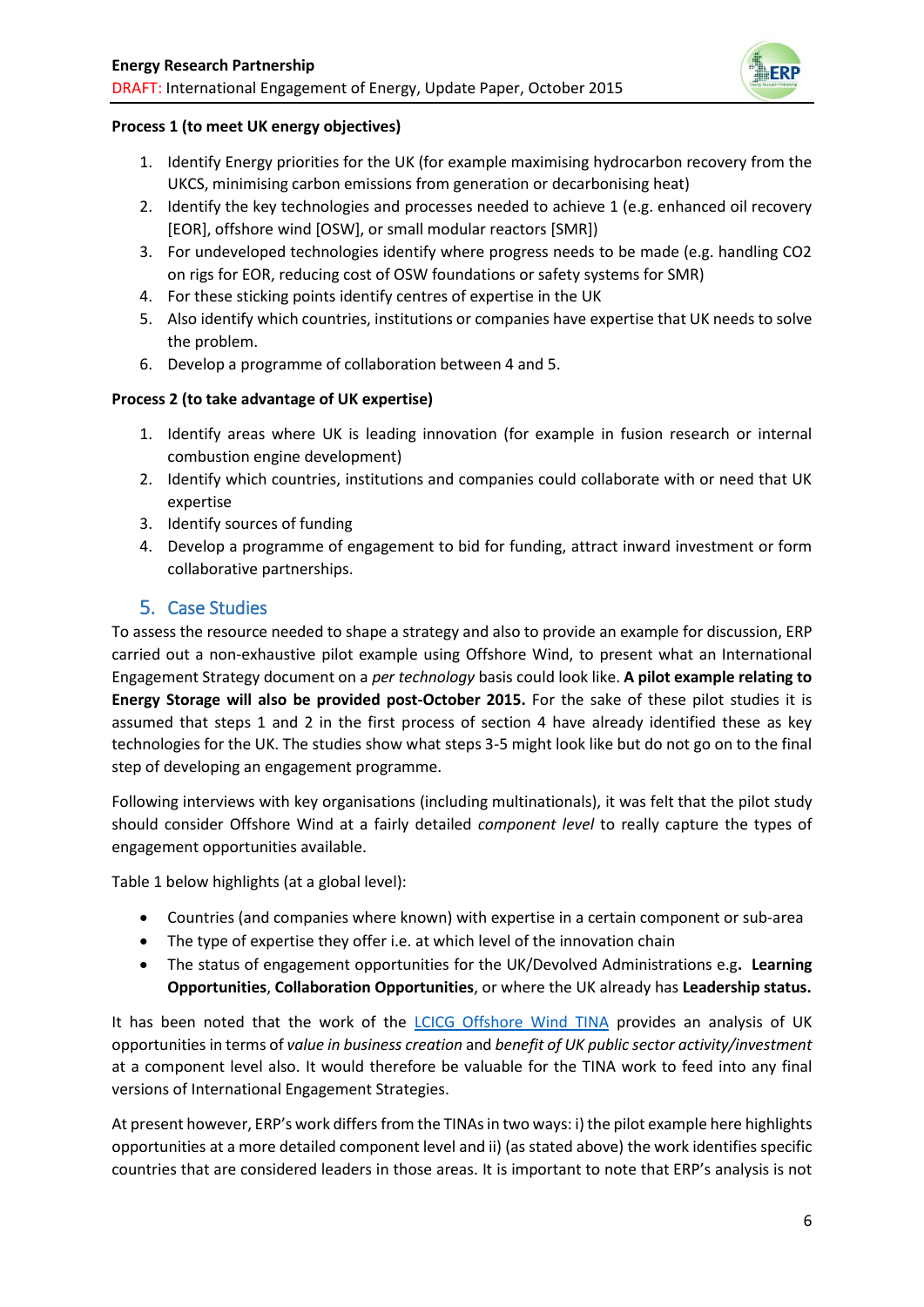

exhaustive but aims to provide a respectable example / overview of how engagement opportunities can be assessed at a technology level.

### Pilot Example 1: Offshore Wind

### Background

More than 91% of the world's offshore wind power is currently installed off northern Europe, in the North, Baltic and Irish Seas, and the English Channel. Most of the rest is in two "demonstration" projects off China's east coast<sup>1</sup>. Offshore Wind is a component-heavy technology, which presents multiple opportunities for UK market and supply chain development. The UK currently has the world's greatest levels of offshore wind installation but as a growing industry, there are many more benefits to capture.

### Example International Engagement of Energy Strategy – Offshore Wind, Summary

#### **Areas to sell UK expertise elsewhere:**

- Electrical equipment system integration, power converters, controls systems, cables, substations.
- O&M, logistics
- Engineering Consultancy and certification services
- Drivetrain and Blade testing (via OEMs)
- Adhesives, lubricating oils (UK is world leading)

#### **Areas to attract inward investment:**

- Foundation and tower manufacture (from Bladt, Denmark)
- Carbon fibre raw materials to reduce cost base, may need to collaborate with aerospace.

#### **Areas to collaborate on Innovation:**

- Avoiding rare earths alternative magnet materials, generators without permanent magnets, superconducting machines (maybe spill over from medical research)
- Meteorology UK world leading but so much to gain from better forecasting perhaps in conjunction with space technology
- Floating platforms (to access deeper water if UK strategy requires a lot of offshore wind)

#### **Analysis by components**

**.** 

The diagram below identifies some key offshore wind turbine components and is supported by Table 1 which additionally highlights the level of expertise of countries that are considered leaders within each area. [Some elements of the table remain to be completed but the table so far helps to present what would be a key part of the proposed engagement strategy.]

<sup>1</sup> <http://www.gwec.net/global-figures/global-offshore/>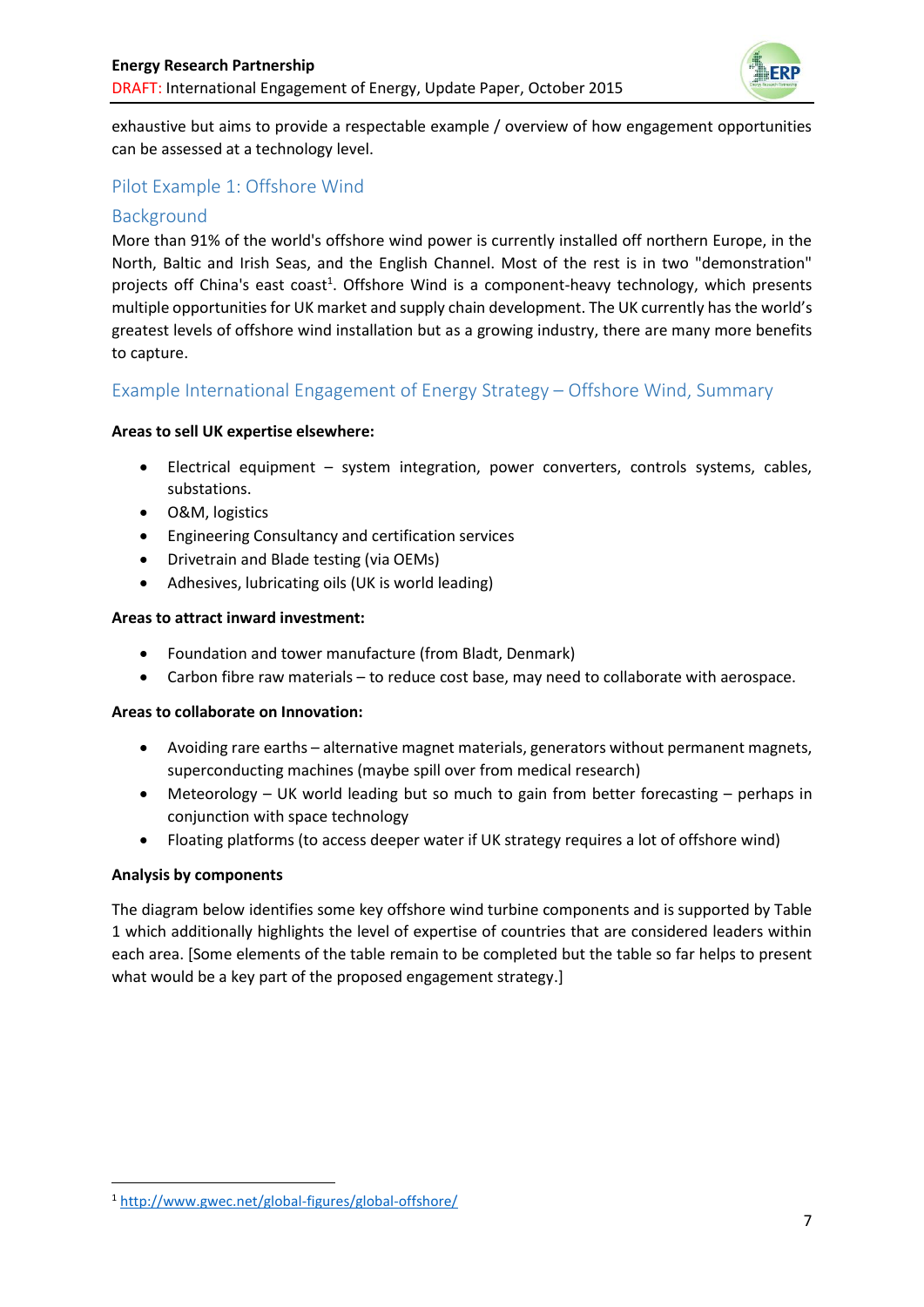

#### **Figure 2: Major components of a wind turbine (plus turbine foundation, not pictured)**



| <b>Offshore Wind</b> | Countries /           |                 | Type of                     | Type of          | <b>Notes</b>                     |
|----------------------|-----------------------|-----------------|-----------------------------|------------------|----------------------------------|
| Component*           | <b>Companies with</b> |                 | Expertise**                 | Engagement       |                                  |
|                      | <b>Expertise</b>      |                 |                             | Opportunity      |                                  |
| Rotor                |                       |                 |                             |                  |                                  |
| <b>Magnets</b>       | $\frac{N}{2}$         | UK              | <b>Research</b><br>$\prime$ | Leadership Op    | Sheffield<br>eliminating         |
|                      |                       |                 | <b>Development</b>          |                  | permanent<br>magnet              |
|                      |                       |                 |                             |                  | materials                        |
|                      |                       | Germany         |                             |                  |                                  |
|                      |                       | Enercon         |                             |                  |                                  |
|                      |                       | China           | <b>Deployment</b>           |                  | China is responsible for         |
|                      |                       |                 |                             |                  | roughly 97 percent<br>of         |
|                      |                       |                 |                             |                  | global production                |
| <b>Blades</b>        |                       |                 |                             |                  |                                  |
|                      | NZ<br>ZN              | $UK - Blade$    | <b>Demonstration</b>        |                  | Test centre in Blythe, UK        |
|                      |                       | <b>Dynamics</b> |                             |                  | (Blade<br>Dynamics)              |
|                      |                       |                 |                             |                  | collaboration with US            |
|                      |                       | $US - Blade$    |                             | Collaborative Op |                                  |
|                      |                       | Dynamics        |                             |                  |                                  |
| <b>Nacelle</b>       |                       |                 |                             |                  |                                  |
| <b>Gearbox</b>       |                       | Germany         | <b>Deployment</b>           | Learning Op      | Gearless<br>Direct-drive         |
|                      |                       | <b>Siemens</b>  |                             |                  | technology                       |
|                      |                       | $US - GE$       | <b>Deployment</b>           |                  | Gearless<br>Direct-drive         |
|                      |                       |                 |                             |                  | technology                       |
|                      |                       | Germany         | <b>Deployment</b>           |                  | Made gearless Direct-drive       |
|                      |                       | Enercon         |                             |                  | technology famous - and          |
|                      |                       |                 |                             |                  | <b>DOES NOT use neodymium</b>    |
|                      |                       |                 |                             |                  | http://www.renewablesint         |
|                      |                       |                 |                             |                  | ernational.net/neodymium         |
|                      |                       |                 |                             |                  | -a-bone-of-contention-in-        |
|                      |                       |                 |                             |                  | wind-                            |
|                      |                       |                 |                             |                  | turbines/150/435/31015/          |
| Power                | $rac{N}{2}$           | UK - Leeke      | <b>Research</b>             |                  | e.g.Nottingham,<br>Leeke,        |
| <b>Converters</b>    |                       | University      | <b>Development</b>          |                  | Sheffield and Southampton        |
| <b>Transformers</b>  |                       |                 |                             |                  | <b>Univesities</b><br>90%<br>οf  |
|                      |                       |                 |                             |                  | turbines<br><b>Siemens</b><br>in |
|                      |                       |                 |                             |                  | Denmark<br>have<br>Power         |
| <b>Foundations</b>   |                       |                 |                             |                  | Converters made in the UK        |
|                      |                       |                 |                             |                  |                                  |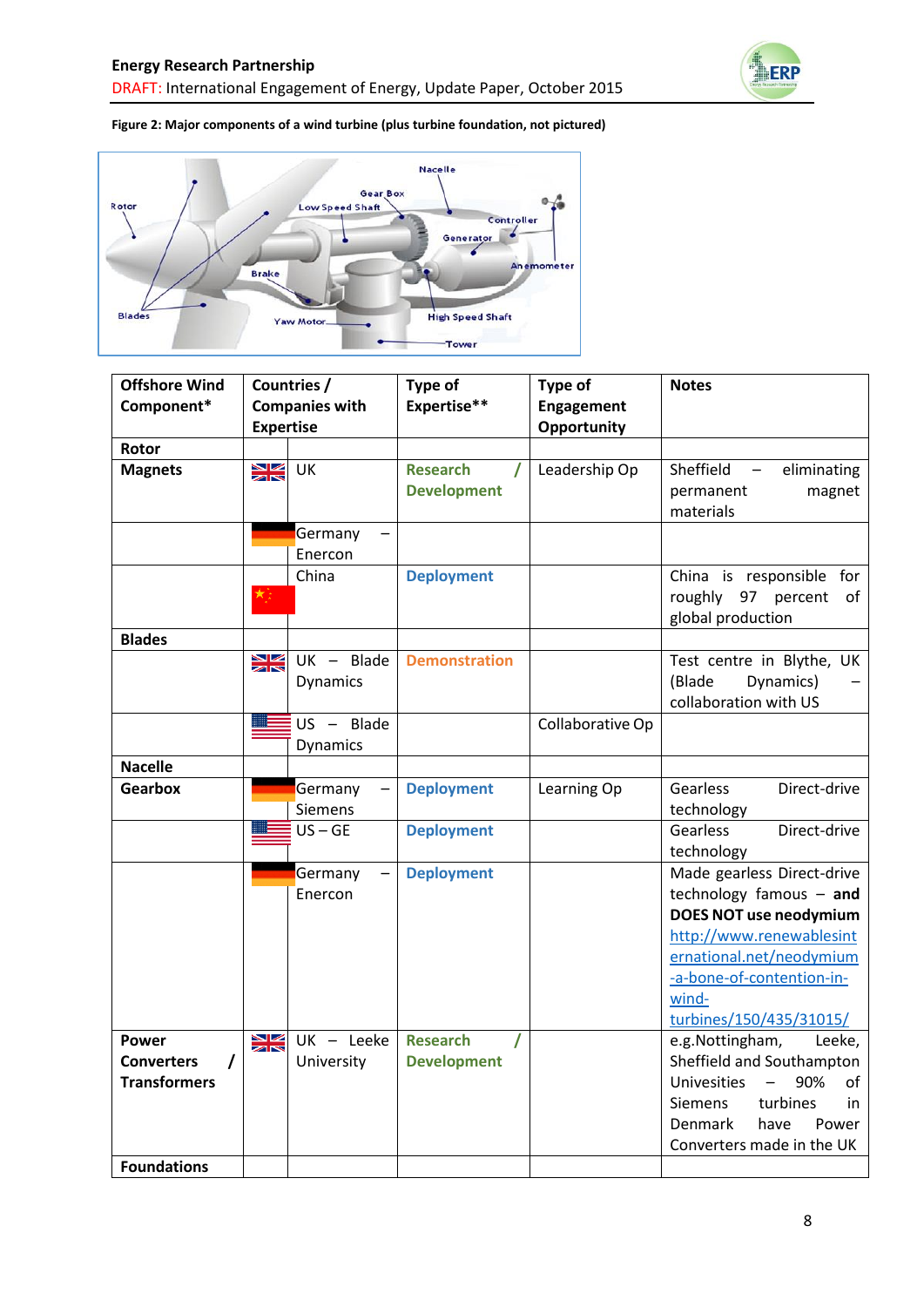DRAFT: International Engagement of Energy, Update Paper, October 2015



| Fixed<br>Foundations                          |                      | Denmark<br>Bladt                           |                         |                                                                                                          |
|-----------------------------------------------|----------------------|--------------------------------------------|-------------------------|----------------------------------------------------------------------------------------------------------|
|                                               |                      | Netherlands<br>- Sif                       |                         |                                                                                                          |
| Floating<br>Foundations                       |                      | Netherlands                                |                         | 1 <sup>st</sup><br>developed<br>floating<br>foundation                                                   |
|                                               |                      | France                                     | Collaborative Op        | Ideol                                                                                                    |
|                                               |                      | Norway/<br>Hywind                          |                         |                                                                                                          |
| <b>Adhesives</b><br>$\prime$<br><b>Resins</b> |                      | US/Dow                                     |                         | of<br><b>Blade</b><br>Co-owners<br><b>Dynamics</b>                                                       |
|                                               | $\frac{N}{N}$        | UK                                         |                         | Experience<br>from<br>boat<br>building applications                                                      |
| <b>Transformer</b><br>Oils                    | $\frac{N}{N}$        | $UK - MIDEL /$<br>Manchester<br>University | Leadership Op           | Liquid<br>for<br>dielectric<br>machine<br>insulation<br>and<br>cooling. Very safe and non-<br>toxic      |
| <b>Carbon Fibre</b>                           |                      | <b>US</b>                                  |                         | E.g. Blade Dynamics Test<br>centre, Blyth - UK couldn't<br>get close to US cost-base<br>for carbon fibre |
| <b>Electrical</b>                             | $\geq$               | UK                                         |                         | Sheffield,<br>Keele,<br>Nottingham,<br>Warwick,<br>Newcastle<br>and<br>Southampton                       |
| Cabling                                       |                      |                                            |                         |                                                                                                          |
| <b>Export cables</b>                          | $\frac{N}{N}$        | UK<br>Prysmian<br>Group                    | Leadership<br>potential | Currently<br>market<br>low<br>involvement<br>but<br>high<br>potential                                    |
| Inter-array                                   | $rac{N}{2}$          | UK/<br><b>JDR</b>                          |                         |                                                                                                          |
| cables                                        |                      | Cables                                     |                         |                                                                                                          |
| <b>Substation</b>                             | $\frac{N}{N}$        | UK                                         |                         |                                                                                                          |
| <b>Manufacturing</b><br><b>Controllers</b>    |                      |                                            |                         |                                                                                                          |
| Generator                                     | $\overline{\bullet}$ | India $-$ GE                               |                         |                                                                                                          |
| <b>Tower</b>                                  |                      |                                            |                         |                                                                                                          |

| <b>Other</b><br>relevant<br>considerations: |               |                                                         |                                       |               |                                                   |
|---------------------------------------------|---------------|---------------------------------------------------------|---------------------------------------|---------------|---------------------------------------------------|
| <b>Meteorology</b>                          | $\frac{N}{2}$ | UK<br>$\overline{\phantom{0}}$<br>Reading<br>University | <b>Research</b><br><b>Development</b> | Leadership Op | Space $-$ Leicester and<br>Guildford (Sussex)     |
|                                             | <u> III –</u> | <b>US</b>                                               |                                       |               | <b>NOAA</b>                                       |
| <b>0&amp;M</b>                              | $\frac{N}{N}$ | UK                                                      |                                       |               | Offshore<br>experience<br>from Oil & Gas Industry |
| <b>Aerodynamics</b>                         |               |                                                         |                                       |               |                                                   |

**Table 1: Analysis of Offshore Wind International Engagement Opportunities at a component level: Leading Countries, type of expertise and type of engagement opportunity.**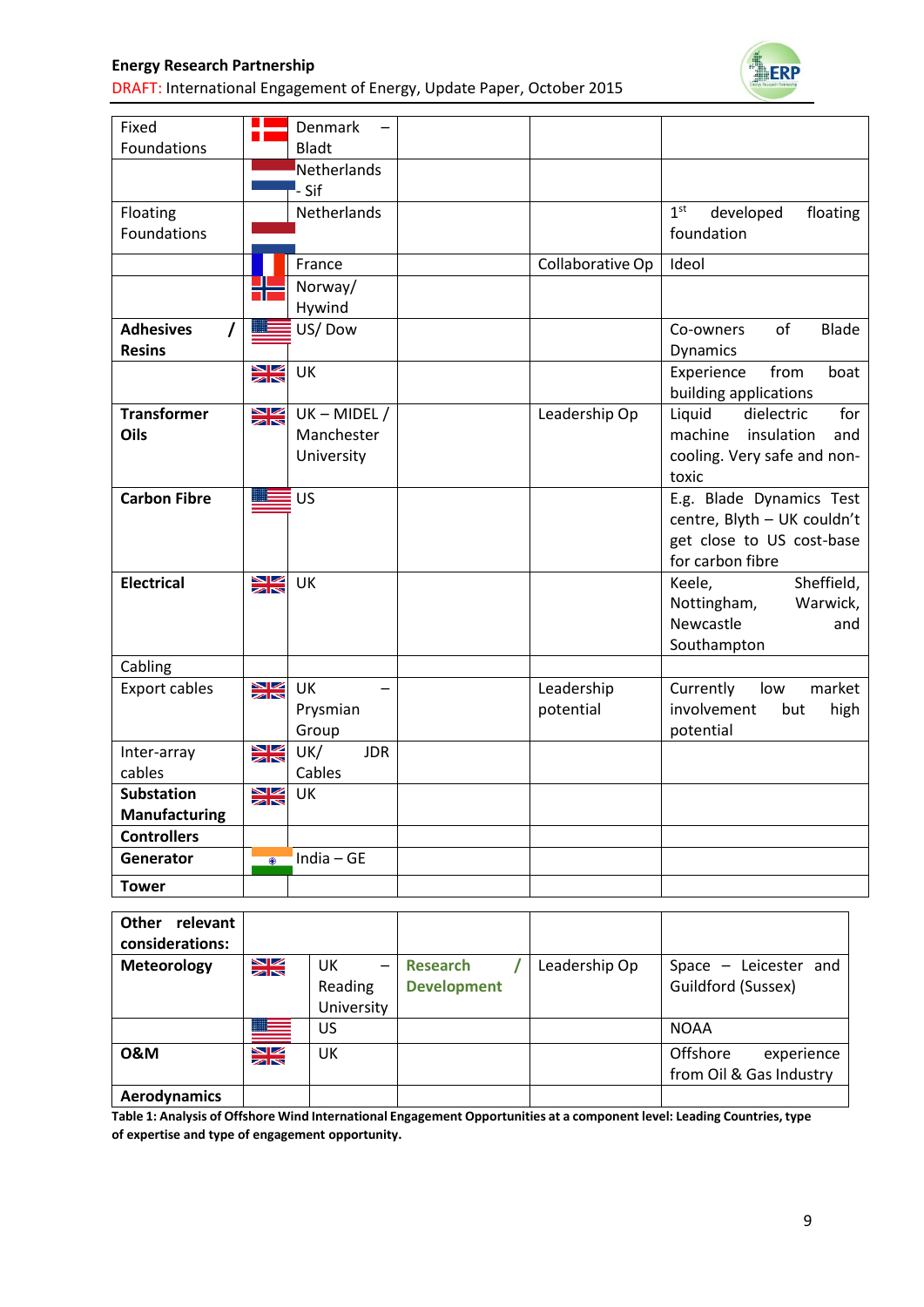

# 6. International Engagement - Case Studies

### **Case Study 1: Scotland, UK**

Scotland is an example of a country with an organised and strategic approach to International Engagement for energy. Whilst interviewing OEMs as part of this work, one respondent offered the comment that although the UK lacked clarity, it was often easier to deal with the devolved administrations (especially Scotland), who have clearer energy priorities.

Decisions relating to overseas engagement are informed at a high level and are managed and led by: [Scottish Development International,](http://www.sdi.co.uk/) [Scottish Enterprise,](http://www.scottish-enterprise.com/) [Scottish Government](http://www.gov.scot/) and [The Highlands](http://www.hie.co.uk/)  [and Islands Enterprise.](http://www.hie.co.uk/) Scotland engages at an EU level, with its own representative in Brussels (part o[f Scotland Europa\)](https://www.scotlandeuropa.com/); has representatives co-located across 26 international offices and resources International Engagement energy activities with 30+ dedicated members of staff situated within Scotland itself.

The Scottish Government has produced an economic strategy which highlights the sectors that will have clear advantages for Scotland. The above organisations then work together to:

- consider what it takes to fulfil these advantages and how they can be supported;
- identify which markets are important to companies within each energy sector;
- identify priority areas of collaborative R&D for Scottish institutions
- consider how both inward investment and export opportunities can be encouraged within these identified markets

This information is strategically filtered down and international engagement activities appropriate to each energy sector / sub-sector take place with these in mind.

Scottish Development International's (SDI) Trade and Investment Strategy was published in 2011 (is currently being updated) and although isn't sector specific, does map 'Key Sectors and 'Top 5' Priority Geographic Markets' and provides a sense of SDI's operating approach overall.

Further down the innovation chain and in relation to deployment, Offshore Wind is an important technology focus for Scotland. The above organisations work closely with the Offshore Wind [Investment Organisation](https://www.gov.uk/government/groups/offshore-wind-investment-organisation) (part of UK Trade & Investment - UKTI) to promote investment opportunities in the UK's offshore wind supply chain internationally.

In relation to R&D, Wave Energy has been identified at a high level as a key area of focus that could gain momentum through collaboration. Th[e Wave Energy Scotland Initiative](http://www.hie.co.uk/growth-sectors/energy/wave-energy-scotland/) was set up to provide funding packages for the development of innovative technologies to produce low cost, efficient and reliable components and subsystems, to help form the basis of cost effective generation of wave energy in Scotland. This attracted many responses internationally.

Universities across the country are also used as vehicles for International Engagement within particular sectors of work.

Finally, Scotland's [Low Carbon Infrastructure Transition Programme](http://www.gov.scot/Topics/Business-Industry/Energy/Action/lowcarbon/LCITP) provides a range of support mechanisms including project development, expert advice and funding to support the development of substantive private, public and community low-carbon projects across Scotland.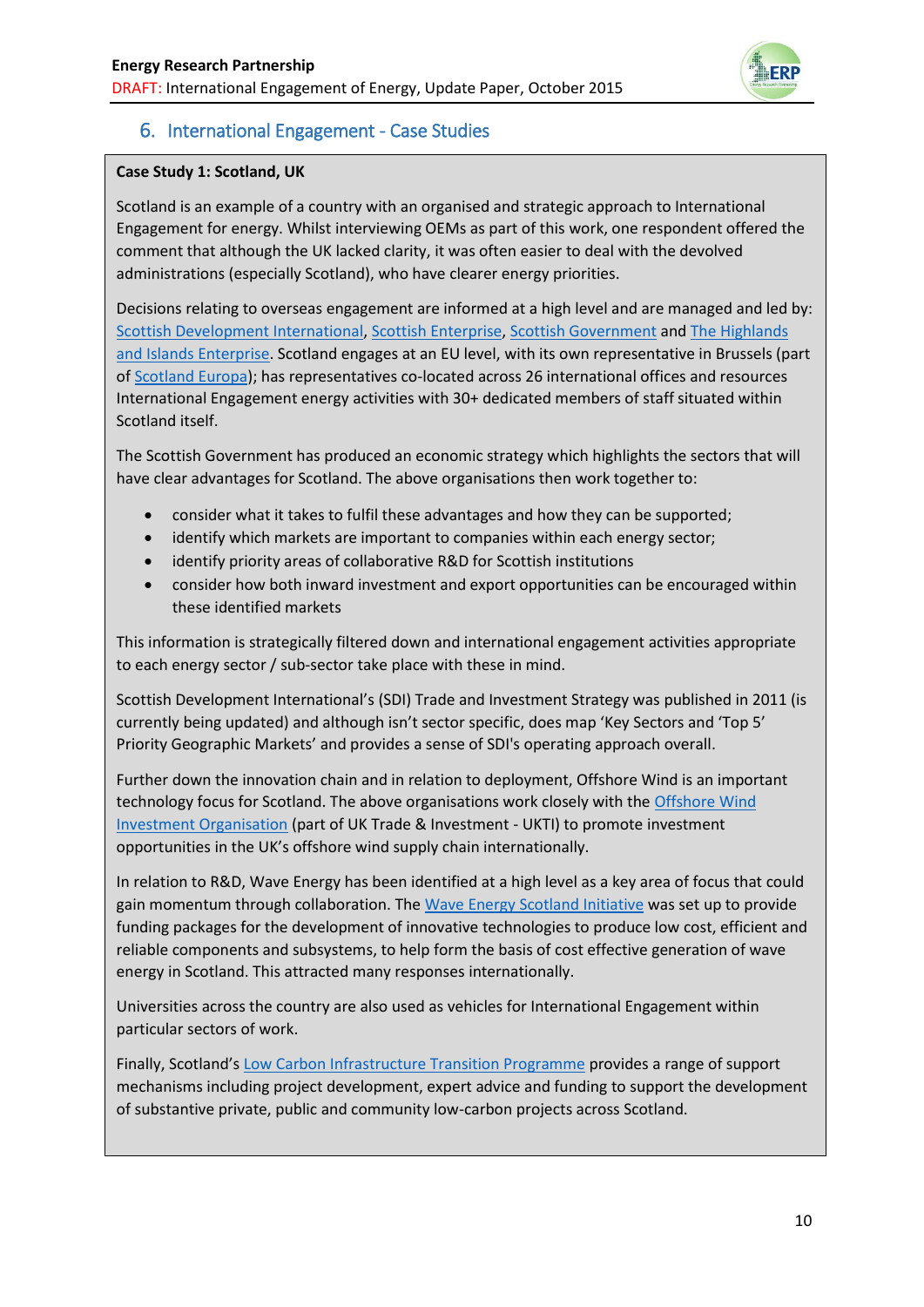

#### **Case Study 2: Denmark – Danish International Engagement Activities**

Denmark is renowned for its well-coordinated international engagement activities, particularly relating to energy. The country is known for setting its sights on particular energy technologies, or meeting specific targets and setting about to achieve them.

In relation to International Engagement, of particular note is a central organisation called [State of](https://stateofgreen.com/en)  [Green](https://stateofgreen.com/en) that 'gathers all leading players in the fields of energy, climate, water and environment and fosters relations with international stakeholders interested in learning from the Danish experience'. State of Green is an initial point of contact for those wishing to engage with Denmark and a gateway for discussing and viewing Denmark's green policies and solutions.

Denmark's energy priorities and the international engagement activities it seeks, stem from guidance, mutual government party agreement and clarity at a top-level regarding what aspects of energy are key for the country to achieve its low carbon targets (for example). Although wider engagement is always encouraged, one of Denmark's current key energy strategy documents places importance on three countries and technologies in particular:

- 1. Engagement with **China** a focus on **Wind Power**
- 2. Engagement with the **UK** a focus on **District Heating**
- 3. Engagement with **Germany** a focus on both **District Heating and Energy Efficiency**

There are also Growth Plans for wider markets, some of which include energy (or aspects of energy) as key specific areas for growth.

Denmark's relationship with China additionally includes other forms of collaboration, e.g. the National Renewable Energy Center, where Denmark is involved in helping China analyse how they can increase the share of Renewables in the grid. The US is also involved in this partnership.

Finally, the Danish Technological University is a key institution where much of the energy research in Denmark takes place. The University helps to seek and initiate R,D&D collaborations with universities in other countries that will help continue innovation but keep aligned with and deliver Denmark's key areas of focus.

# 7. Key Findings

- 1. There are many positive international engagement activities taking place, although better coordination and an understanding of the bigger picture is required.
- 2. There are ongoing initiatives that will deliver steps on the road towards the development of an international engagement strategy, but generally these are funded on a short-term basis (to April 2016).
- 3. On the whole, feedback shows that a UK-wide International Engagement Strategy would be a welcome tool for the public organisations involved and for multinationals.
- 4. However, clarity regarding the UK's domestic energy priorities is key for uncovering International Engagement opportunities. The devolved administrations are seen to be (at least by OEMs/multinationals) easier to engage with as they currently have a clearer focus regarding their energy priorities.
- 5. Multinationals with their built-in international relationships and understandings should be involved (alongside SMEs, Government depts. etc.) in the formation of an international engagement strategy.
- 6. An international engagement strategy for energy needs to cover the entire innovation chain